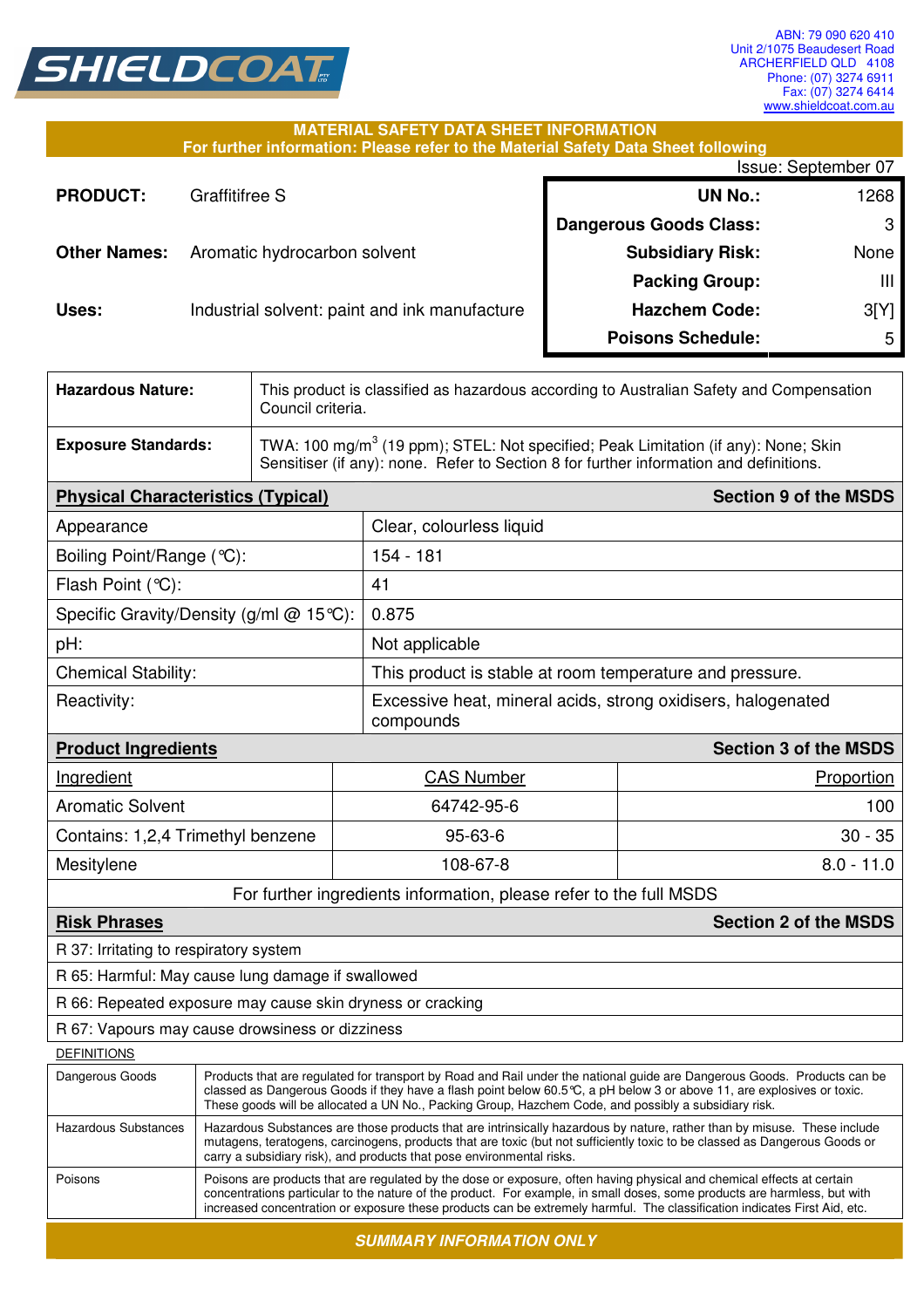

# **1. IDENTIFICATION**

| <b>Product Name:</b>      | <b>Graffitifree S</b>                         |  |  |
|---------------------------|-----------------------------------------------|--|--|
| <b>Other Names:</b>       | Aromatic hydrocarbon solvent                  |  |  |
| <b>Chemical Family:</b>   | Aromatic hydrocarbon                          |  |  |
| <b>Molecular Formula:</b> | Not Applicable                                |  |  |
| <b>Recommended Use:</b>   | Industrial solvent: paint and ink manufacture |  |  |
| Supplier:                 | Shieldcoat Pty Ltd                            |  |  |
| ABN:                      | 79 090 620 410                                |  |  |
| <b>Address:</b>           | 2/1075 Beaudesert Road, Archerfield Qld 4108  |  |  |
| Telephone:                | +61 7 3274 6911                               |  |  |
| Fax:                      | +61 7 3274 6414                               |  |  |
| <b>Emergency Phone:</b>   | 0414 479 458                                  |  |  |
| All other inquiries:      | +61 7 3274 6911                               |  |  |

# **2. HAZARDS IDENTIFICATION**

## **Hazard Classification**

This product is classified as hazardous according to Australian Safety and Compensation Council criteria.

#### **Hazard Category**

Xn: Harmful; Xi: Irritant

#### **Risk Phrases**

R 37: Irritating to respiratory system

R 65: Harmful: May cause lung damage if swallowed

R 66: Repeated exposure may cause skin dryness or cracking

R 67: Vapours may cause drowsiness or dizziness

#### **Safety Phrases**

S 9: Keep container in a well-ventilated place

S 16: Keep away from sources of ignition

S 23: Do not breath vapour/mist/spray

S 24/25: Avoid contact with skin and eyes

S 33: Take precautionary measures against static discharges

S 62: If swallowed, do not induce vomiting; seek medical advice immediately and show this container or label

S 29: Do not empty into drains

## **Dangerous Goods Classification** 3

**Poisons Schedule** 5

## **3. COMPOSITION: Information on Ingredients**

| <b>Chemical Ingredient</b>                       | <b>CAS Number</b> | <b>Proportion (% <math>v/v</math>)</b> |
|--------------------------------------------------|-------------------|----------------------------------------|
| <b>Aromatic Solvent</b>                          | 64742-95-6        | 100                                    |
| Contains: 1,2,4 Trimethyl benzene                | $95 - 63 - 6$     | $30 - 35$                              |
| Mesitylene                                       | 108-67-8          | $8.0 - 11.0$                           |
| Propylbenzene and Isopropylbenzene (Cumene)      | $98 - 82 - 8$     | $6.0 - 8.0$                            |
| Xylene, mixed isomers                            | 1330-20-7         | < 2                                    |
| Other ingredients determined not to be hazardous | various           | 40 - 50                                |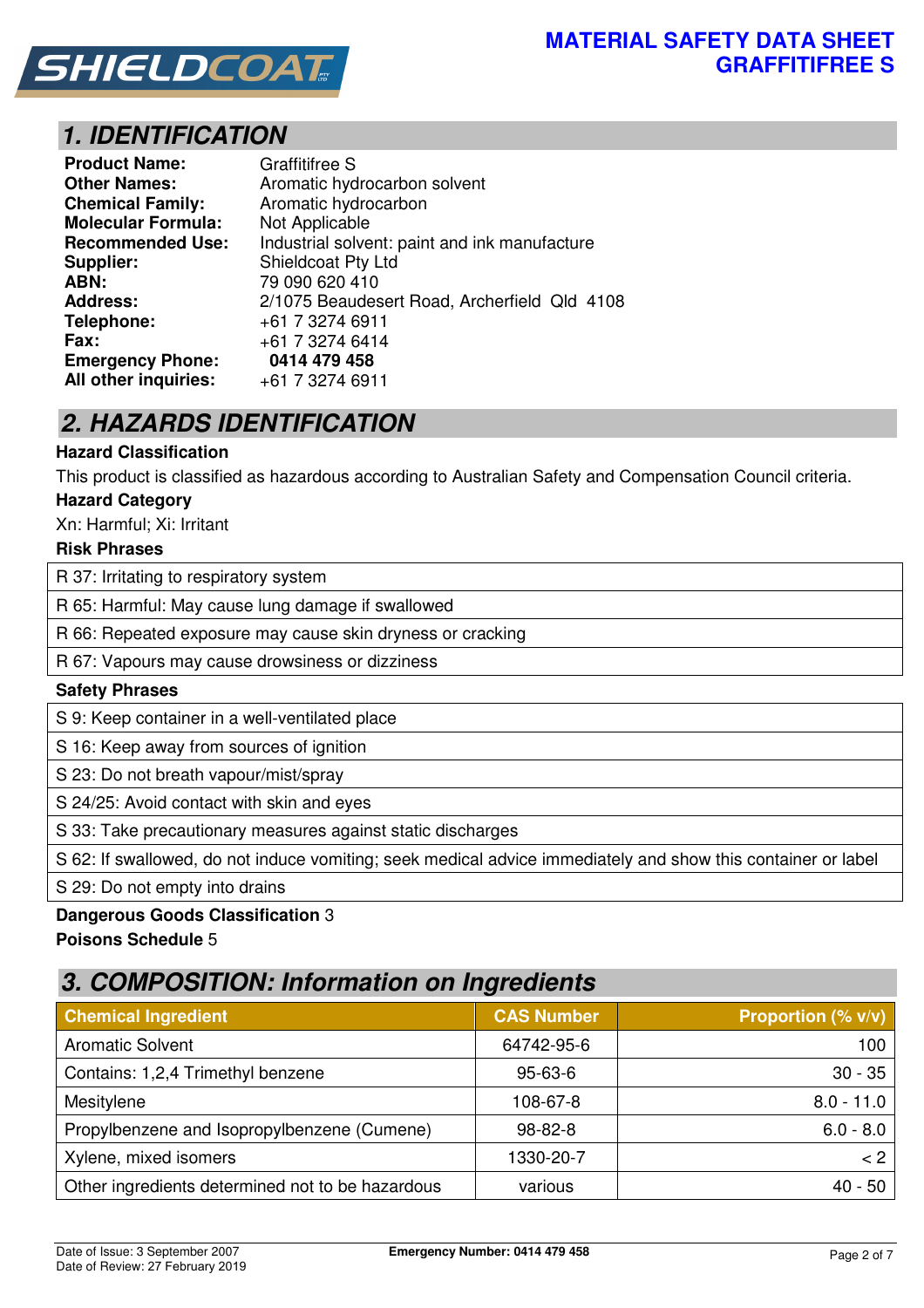

# **4. FIRST AID MEASURES**

# **For advice, contact Poisons Information Centre (Phone Australia: 13 1126) or a doctor.**

## **Ingestion**

If swallowed, DO NOT induce vomiting. Keep at rest. Seek immediate medical attention.

## **Eye Contact**

Flush eyes with large amounts of water until irritation subsides. Seek immediate medical attention.

## **Skin Contact**

Flush area with large amounts of water and wash area with soap if available. Remove contaminated clothing, including shoes, and launder before reuse. Seek medical attention for skin irritations.

#### **Inhalation**

Using proper respiratory protection, immediately remove the affective victim from exposure. Administer artificial respiration if breathing has stopped. Keep at rest. Seek immediate medical attention.

## **First Aid Facilities**

Provide eye baths and safety showers.

## **Medical Attention**

Treat according to symptoms. Avoid gastric lavage - aspiration of product to the lungs may result in chemical pneumonitis.

# **5. FIRE FIGHTING MEASURES**

Shut off product that may 'fuel' a fire if safe to do so. Allow trained personnel to attend a fire in progress providing fire fighters with this Material Safety Data Sheet. Prevent extinguishing media from escaping to drains and waterways.

## **Suitable Extinguishing Media**

Dry chemical or foam

## **Hazards from combustion products**

Carbon dioxide and carbon monoxide

#### **Precautions for fire fighters and special protective equipment**

Full protective clothing and self-contained breathing apparatus

#### **Hazchem Code**

3[Y]

## **6. ACCIDENTAL RELEASE MEASURES**

## **Emergency Procedures**

Prevent product from escaping to drains and waterways. Contain leaking packaging in a containment drum. Prevent vapours or dusts from building up in confined areas. Ensure that drain valves are closed at all times. Clean up and report spills immediately.

## **Methods and materials for containment**

## **Major Land Spill**

- Eliminate sources of ignition.
- Warn occupants of downwind areas of possible fire and explosion hazard, where present.
- Prevent product from entering sewers, watercourses, or low-lying areas.
- Keep the public away from the area.
- Shut off the source of the spill if possible and safe to do so.
- Advise authorities if substance has entered a watercourse or sewer or has contaminated soil or vegetation.
- Take measures to minimise the effect on the ground water.
- Contain the spilled product using the resources in the spill kit.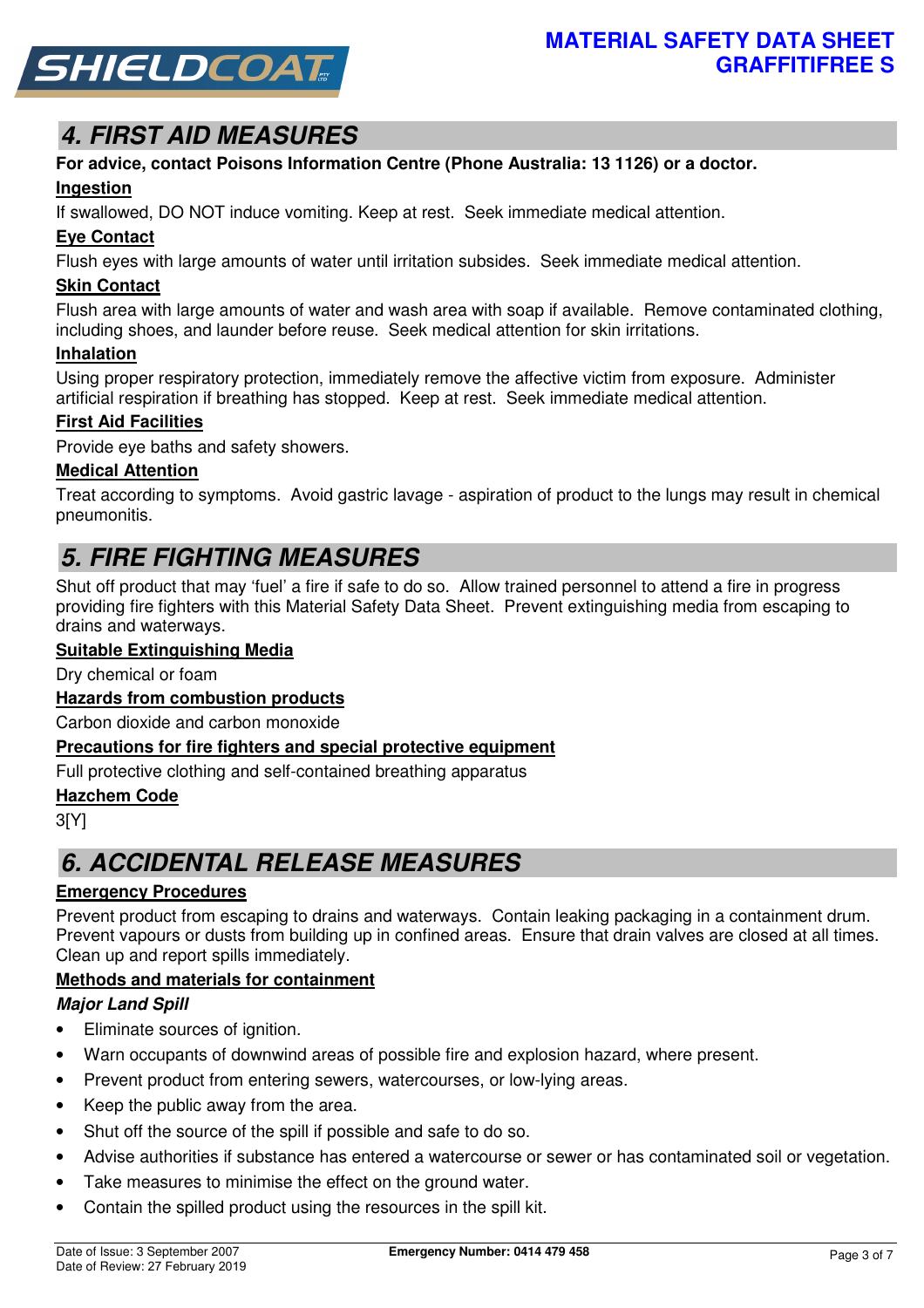## **MATERIAL SAFETY DATA SHEET GRAFFITIFREE S**



- Recover by pumping use explosion proof pump or hand pump or with a suitable absorbent material.
- Consult an expert on disposal of recovered material and ensure conformity to local disposal regulations.
- See "First Aid Measures" and "Stability and Reactivity"

## **Major Water Spill**

- Eliminate any sources of ignition.
- Warn occupants and shipping in downwind areas of possible fire and explosion hazard, where present.
- Notify the port or relevant authority and keep the public away from the area.
- Shut off the source of the spill if possible and safe to do so.
- Confine the spill if possible.
- Remove the product from the surface by skimming or with suitable absorbent material.
- Consult an expert on disposal of recovered material and ensure conformity to local disposal regulations.
- See "First Aid Measures" and "Stability and Reactivity".

# **7. HANDLING AND STORAGE**

## **Precautions for Safe Handling**

This product is flammable. Do not open near open flame, sources of heat or ignition. No smoking. Keep container closed. Handle containers with care. Open slowly to control possible pressure release. Use grounding leads to avoid discharge (electrical

## **Conditions for Safe Storage**

Store in a cool, dry place away from direct sunlight. Do not pressurise, cut, heat or weld containers - residual vapours are flammable. This product is flammable and will fuel a fire in progress.

## **Incompatible Materials**

Natural Rubber, Butyl Rubber, EPDM, Polystyrene

## **8. EXPOSURE CONTROLS: PERSONAL PROTECTION**

## **National Exposure Standards**

The time weighted average concentration (TWA) for this product is: 100 mg/m<sup>3</sup> (19 ppm), which means the highest allowable exposure concentration in an eight-hour day for a five-day working week. The short term exposure limit (STEL) is: Not specified, which is the maximum allowable exposure concentration at any time. Replacing a TWA or STEL value for some products is a Peak Limitation value (Peak): None applies in this case. In addition to the exposure concentrations may be a subsidiary caution in such cases where the product is a skin sensitiser, represented as (Sk), where none applies in this case.

## **Biological Limit Values (BLV)**

Xylene: 1.5g/g creatinine (end of shift)

## **Engineering Controls: Ventilation**

The use of local exhaust ventilation is recommended to control process emissions near the source. Laboratory samples should be handled in a fume hood. Provide mechanical ventilation of confined spaces. Use explosion proof equipment.

## **Personal Protective Equipment**

**Respiratory Protection:** Where concentrations in air may approach or exceed the limits described in the National Exposure Standards, it is recommended to use a half-face filter mask to protect from overexposure by inhalation. A type 'A' filter material is considered suitable for this product.

**Eye Protection:** Always use safety glasses or a face shield when handling this product.

**Skin/Body Protection:** Always wear long sleeves, long trousers, or coveralls, and enclosed footwear or safety boots when handling this product. It is recommended that chemical resistant gloves be worn when handling this product.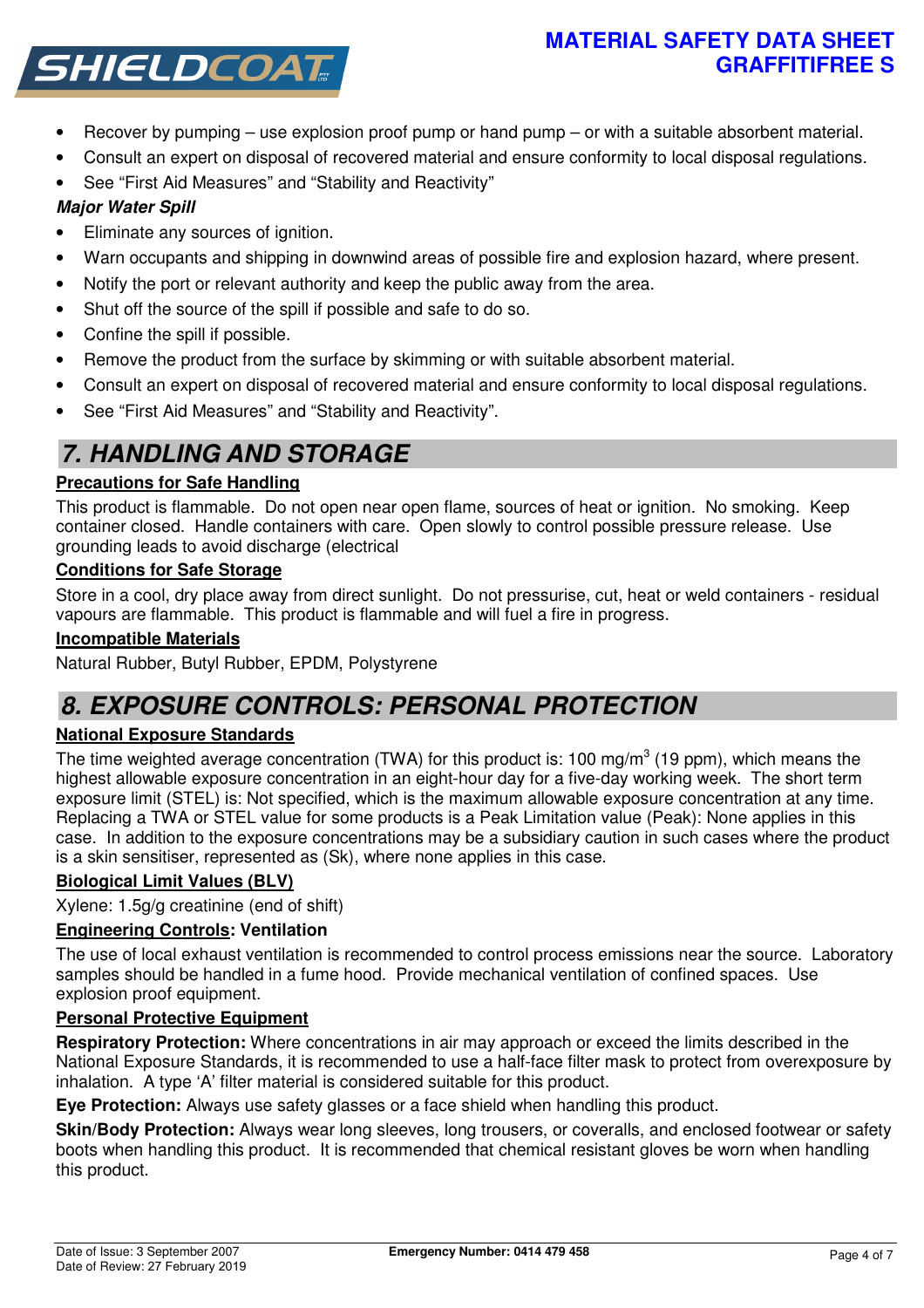



# **9. PHYSICAL AND CHEMICAL PROPERTIES**

| <b>Property</b>                 | <b>Unit of measurement</b> | <b>Typical Value</b>                       |  |
|---------------------------------|----------------------------|--------------------------------------------|--|
| Appearance                      | None                       | Clear, colourless liquid                   |  |
| <b>Boiling Point/Range</b>      | $\mathrm{C}$               | 154 - 181                                  |  |
| <b>Flash Point</b>              | $\mathrm{C}$               | 41                                         |  |
| SG/Density (@ 15℃)              | $g/ml$ ; kgm <sup>-3</sup> | 0.875                                      |  |
| Vapour Pressure @ 20℃           | kPa                        | 0.278                                      |  |
| Vapour Density @ 20 °C          | $g/ml$ ; kgm <sup>-3</sup> | > 1.00                                     |  |
| <b>Autoignition Temperature</b> | $\mathrm{C}$               | >400                                       |  |
| Explosive Limits in Air         | % vol/vol                  | $0.8 - 7.0$                                |  |
| Viscosity @ 20°C                | cPs, mPas                  | No data available                          |  |
| Percent volatiles               | % vol/vol                  | 100                                        |  |
| Acidity/alkalinity as pH        | None                       | Not applicable                             |  |
| Solubility in Water             | g/                         | Negligible                                 |  |
| Other solvents                  | $\blacksquare$             | Aliphatic, aromatic, alcohols, ester, etc. |  |

The values listed are indicative of this product's physical and chemical properties. For a full product specification, please consult the Technical Data Sheet.

# **10. STABILITY AND REACTIVITY**

## **Chemical stability**

This product is stable at room temperature and pressure.

#### **Conditions to avoid**

Excessive heat, mineral acids, strong oxidisers, halogenated compounds

#### **Hazardous decomposition products**

Carbon dioxide, carbon monoxide and organic complexes on incomplete burning/oxidation

#### **Hazardous reactions**

Strong oxidising agents, mineral acids

#### **Hazardous polymerisation**

Will not occur

## **11. TOXICOLOGICAL INFORMATION**

#### **Acute Effects**

#### **Ingestion**

Small amounts of liquid aspirated into the lungs during ingestion, or from vomiting, may cause chemical pneumonitis, or pulmonary oedema. Ingesting any amount of this product will result in headaches, nausea, dizziness, and tracheal burning.

#### **Eye Contact**

This product is irritating to the respiratory tract. Exposure to large concentrations over an extended period of time will result in muscle weakness, tingling in hands and feet, blurred vision, headaches, nausea, loss of appetite, hallucinations, and pos

#### **Skin Contact**

This product is irritating to eyes, but will not permanently damage the eye tissue

#### **Inhalation**

This product is irritating to the skin with prolonged exposure. It may result in dryness and cracking.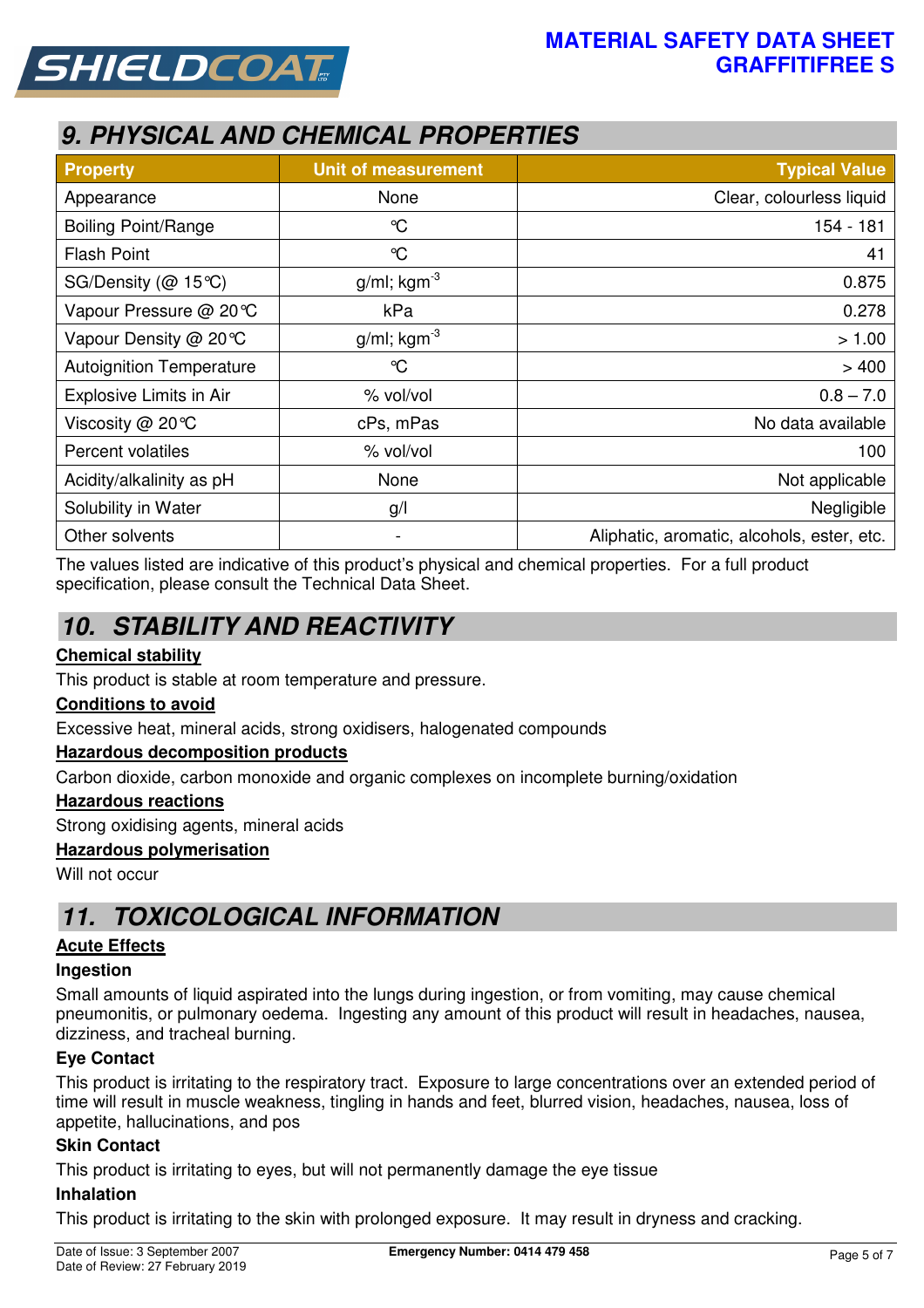



#### **Chronic Effects**

No chronic health data is available for this product.

#### **Other Health Effects Information**

Persons with pre-existing skin or respiratory conditions should avoid overexposure to this product.

#### **Toxicological Information**

Oral  $LD_{50}$ : Rat: 8400 mg/kg Dermal  $LD_{50}$ : No data available

## **12. ECOLOGICAL INFORMATION**

#### **Ecotoxicity**

#### **Aquatic Toxicity:**

Fish Toxicity  $LC_{50}$ : No data available Daphnia Magna  $EC_{50}$ : No data available Blue-green algae: No data available Green algae: No data available

#### **Persistence/Biodegradability:**

This product will volatilse and biodegrade on UV exposure

#### **Mobility:**

This product is unlikely to be very mobile.

## **13. DISPOSAL CONSIDERATIONS**

#### **Disposal Methods**

Empty packaging should be taken for recycling, recovery or disposal through a suitably qualified or licensed contractor. Care should be taken to ensure compliance with national and local authorities. Packaging may still contain product residue that may be harmful. Ensure that empty packaging is managed in accordance with Dangerous Goods regulations.

#### **Special Precautions**

This product is not suitable for disposal by either landfill or via municipal sewers, drains, natural streams or rivers. This product is ashless and can be incinerated in a regulated facility. In the absence of a designated industrial incinerator, this product should be treated and disposed through chemical waste treatment, or considered for use in solvent recycling.

## **14. TRANSPORT INFORMATION**

| <b>Road and Rail Transport</b> |                               | <b>Marine Transport</b>    |                               | <b>Air Transport</b>       |                               |
|--------------------------------|-------------------------------|----------------------------|-------------------------------|----------------------------|-------------------------------|
| UN No.                         | 1268                          | UN No.                     | 1268                          | UN No.                     | 1268                          |
| Proper<br>Shipping<br>Name     | Petroleum<br>Products, N.O.S. | Proper<br>Shipping<br>Name | Petroleum<br>Products, N.O.S. | Proper<br>Shipping<br>Name | Petroleum<br>Products, N.O.S. |
| <b>DG Class</b>                | 3                             | DG Class                   | 3                             | DG Class                   | 3                             |
| Sub. Risk                      | None                          | Sub. Risk                  | None                          | Sub. Risk                  | None                          |
| Packing<br>Group               | $\mathbf{III}$                | Packing<br>Group           | $\mathbf{III}$                | Packing<br>Group           | Ш                             |
| Hazchem                        | 3[Y]                          | Hazchem                    | 3[Y]                          | Hazchem                    | 3[Y]                          |

#### **Dangerous Goods Segregation**

This product is classified as Dangerous Goods Class 3 for Transport by Road and Rail.